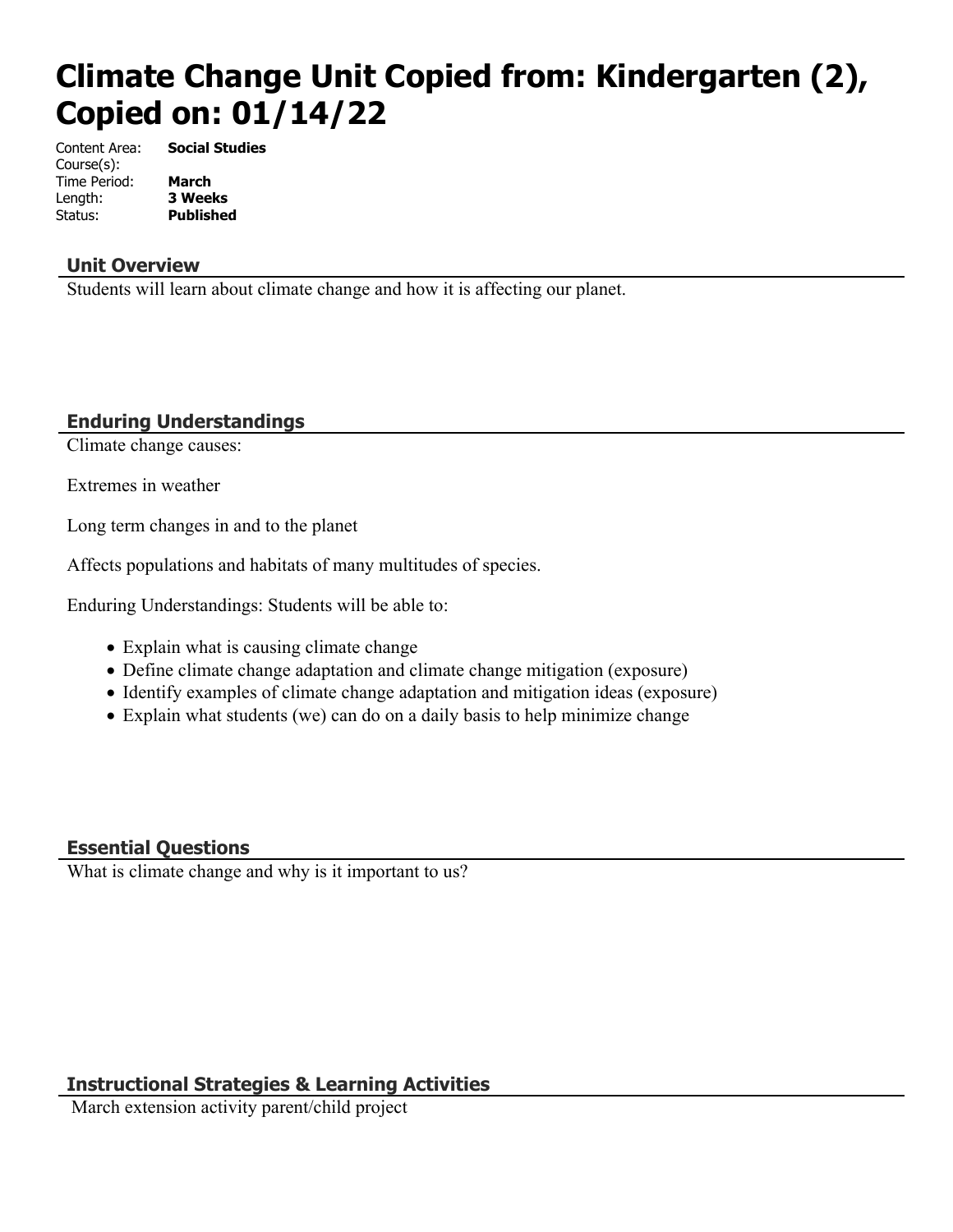# **Integration of Career Readiness, Life Literacies and Key Skills**

| TECH.9.4.2.CT.1      | Gather information about an issue, such as climate change, and collaboratively brainstorm<br>ways to solve the problem (e.g., K-2-ETS1-1, 6.3.2.GeoGI.2). |
|----------------------|-----------------------------------------------------------------------------------------------------------------------------------------------------------|
| TECH.9.4.2.CT.2      | Identify possible approaches and resources to execute a plan (e.g., 1.2.2.CR1b, 8.2.2.ED.3).                                                              |
| TECH.9.4.2.CT.3      | Use a variety of types of thinking to solve problems (e.g., inductive, deductive).                                                                        |
| <b>TECH.K-12.P.1</b> | Act as a responsible and contributing community members and employee.                                                                                     |
| TECH.K-12.P.3        | Consider the environmental, social and economic impacts of decisions.                                                                                     |
| <b>TECH.K-12.P.5</b> | Utilize critical thinking to make sense of problems and persevere in solving them.                                                                        |
| TECH.K-12.P.9        | Work productively in teams while using cultural/global competence.                                                                                        |

# **Interdisciplinary Connections**

| LA.RI.1.1  | Ask and answer questions about key details in a text.                                                                                                                                       |
|------------|---------------------------------------------------------------------------------------------------------------------------------------------------------------------------------------------|
| LA.RI.1.3  | Describe the connection between two individuals, events, ideas, or pieces of information<br>in a text.                                                                                      |
| LA.RI.1.4  | Ask and answer questions to help determine or clarify the meaning of words and phrases<br>in a text.                                                                                        |
| LA.RI.1.5  | Know and use various text features (e.g., headings, tables of contents, glossaries,<br>electronic menus, icons) to locate key facts or information in a text.                               |
| LA.SL.1.2  | Ask and answer questions about key details in a text read aloud or information presented<br>orally or through other media.                                                                  |
| LA.RI.1.7  | Use the illustrations and details in a text to describe its key ideas.                                                                                                                      |
| LA.SL.1.3  | Ask and answer questions about what a speaker says in order to gather additional<br>information or clarify something that is not understood.                                                |
| LA.W.1.1   | Write opinion pieces in which they introduce the topic or name the book they are writing<br>about, state an opinion, supply a reason for the opinion, and provide some sense of<br>closure. |
| LA.W.1.8   | With guidance and support from adults, recall information from experiences or gather<br>information from provided sources to answer a question.                                             |
| 1-ESS1-2.3 | Planning and Carrying Out Investigations                                                                                                                                                    |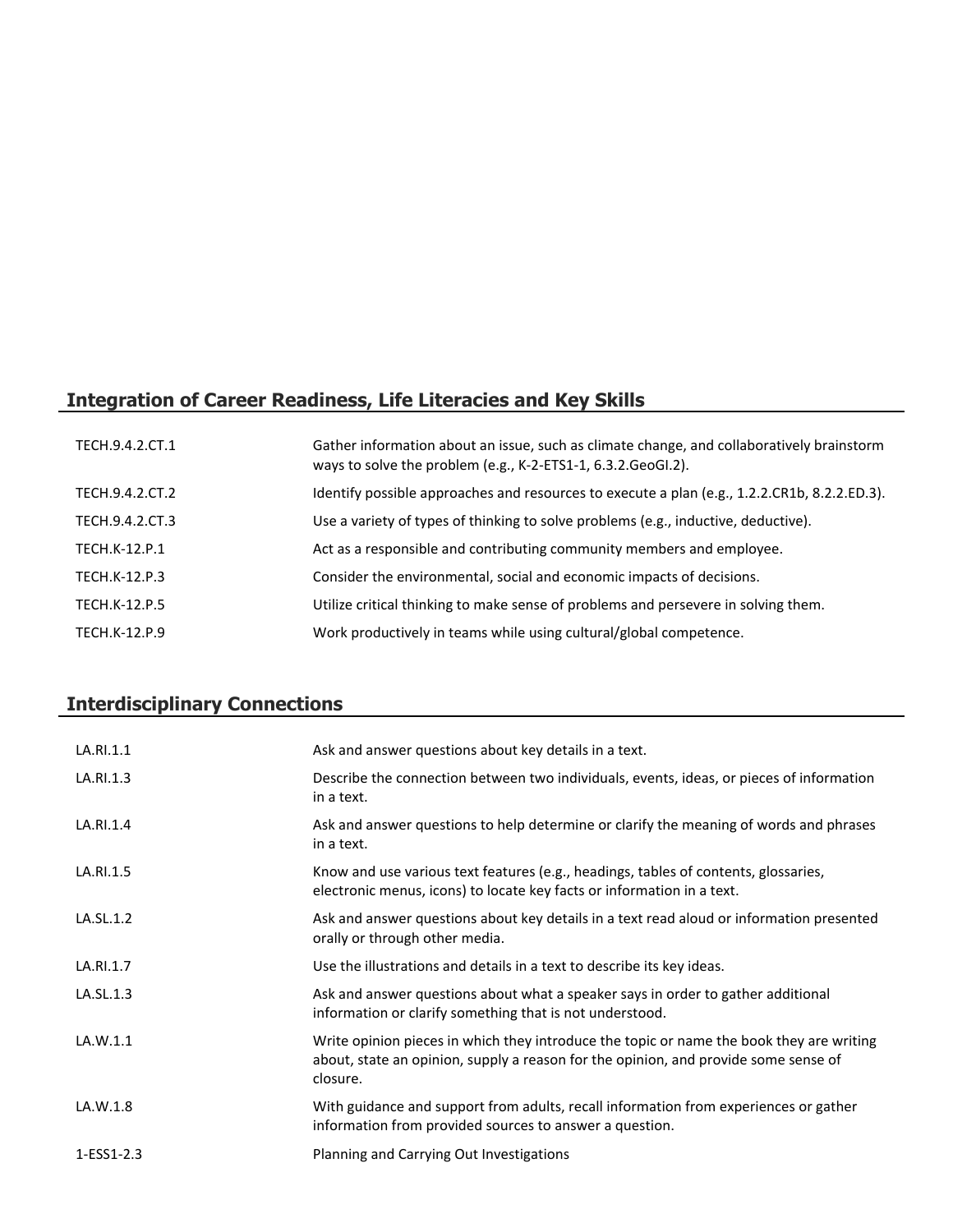1-ESS1-2.1.1 Patterns in the natural world can be observed, used to describe phenomena, and used as evidence.

#### **Differentiation**

Provide short, single step directions and one-to-one assistance when needed.

Have student repeat directions.

#### **Modifications & Accommodations**

Provide appropriate modifications and accommodations based on IEP and 504 plans

#### **Formative Assessments**

Discussions and activity pages

#### **Summative Assessments**

Discussions and activity pages

#### **Instructional Materials**

books, worksheets, and videos

Mystery Science website

### **Standards**

| SOC.6.3.2.GeoGl.2 | Collect data and consider sources from multiple perspectives to become informed about<br>an environmental issue and identify possible solutions. |
|-------------------|--------------------------------------------------------------------------------------------------------------------------------------------------|
| SOC.6.3.2.GeoGl.1 | Investigate a global issue such as climate change, its significance, and share information                                                       |